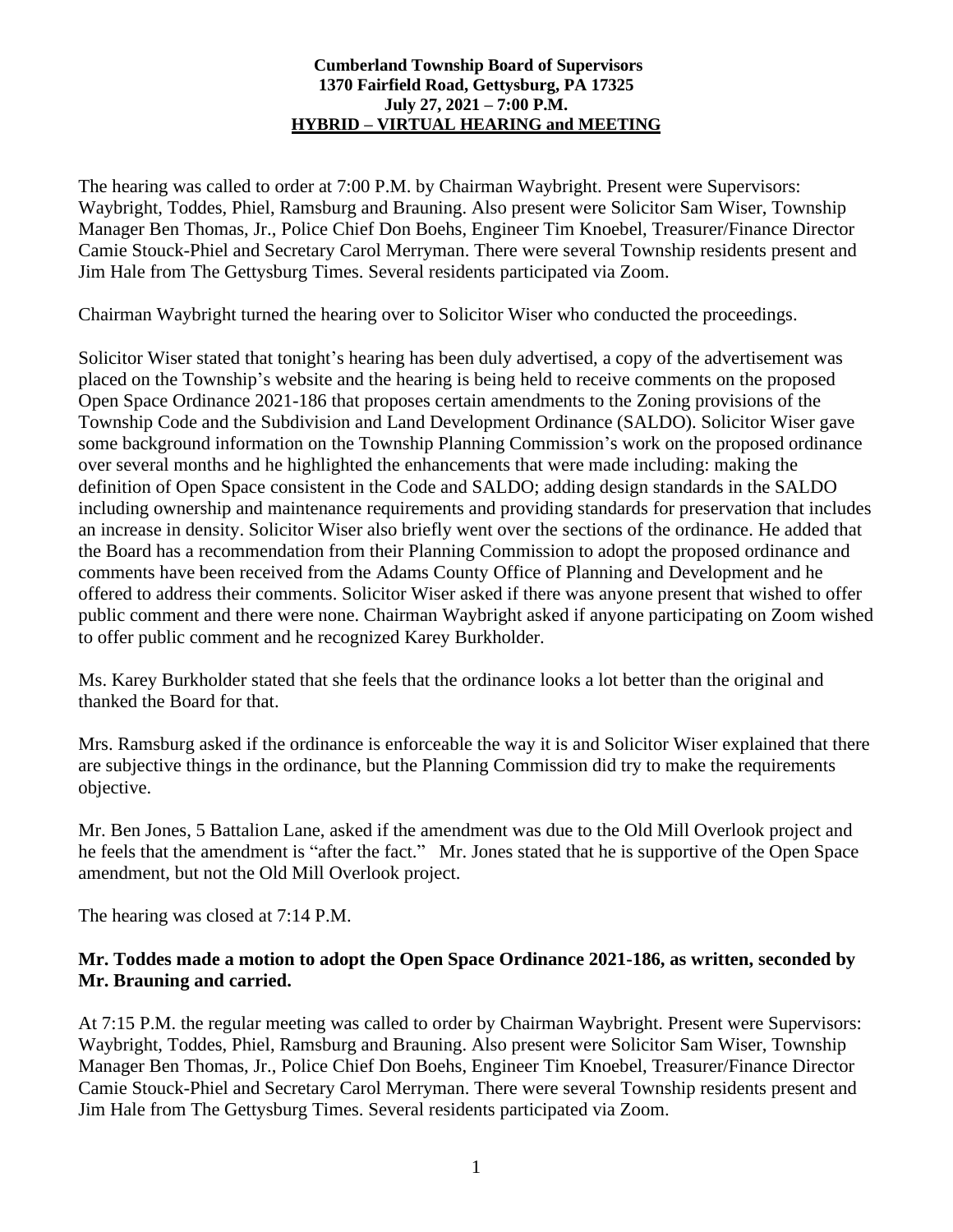Chairman Waybright led the Pledge of Allegiance.

Chairman Waybright stated that the Board held an Executive Session on Thursday, July 22, 2021 to discuss real estate and personnel issues.

## **Mrs. Ramsburg made a motion seconded by Mr. Phiel and carried to approve the Minutes of the June 22, 2021 Regular Meeting.**

**Mr. Toddes made a motion seconded by Mrs. Ramsburg and carried to approve the bills in the amounts as stated by the Chairman: \$29,121.45 from the General Fund, \$66.06 from the Fire Tax Fund and \$16,329.60 from the Escrow Fund.**

## **Public comment:**

Ms. Karey Burkholder, 127 Battalion Lane, thanked the Board for the Open Space Ordinance, spoke about Old Mill Overlook, the previously proposed Country Meadows and the speed limit reduction on Old Mill Rd.

Mr. Ben Jones, 5 Battalion Lane also spoke about Old Mill Overlook.

# **Engineer:**

Mr. Knoebel reported that the Township has received a six-month request for extension from Artillery Ridge Campground. He also explained that they will need a zoning variance and recommended that the extension be granted. **Mr. Brauning made a motion to grant the six-month time extension for the Artillery Ridge Land Development Plan seconded by Mrs. Ramsburg and carried.** 

Mr. Knoebel also reported that the Township has a Sewage Planning Exemption for Gabor Boritt on Plank Road. He stated that they have a previously created agricultural lot that was done with a Non-Building Waiver that is now going to be developed with a house so they need to do sewage planning to be sent to Pa. Department of Environmental Protection (PaDEP). **Mr. Toddes made a motion to approve the Sewage Planning Exemption for Gabor Boritt seconded by Mr. Phiel and carried.** 

Mr. Knoebel reported that the Richard and Carol Fitzgerald Final Plan is a proposed minor plan located on Ridge Road. He added that there are currently two tracts, one has a cell tower located on it and they are adding to the lot that is currently improved with a house. He also reported that there is a Non-Building Waiver that goes with the plan. **Mr. Phiel made a motion seconded by Mr. Brauning and carried to approve the Non-Building Waiver to be sent to PaDEP. Mr. Brauning made a motion seconded by Mrs. Ramsburg and carried to approve the Richard and Carol Fitzgerald Final Plan.**

Mr. Knoebel gave an update on MS4. He reported that they are moving forward with the design and PaDEP permitting for the two stream restoration projects. He added that they updated the cost estimate for the stream restorations and the balance of the projects, the cost did go up somewhat and is just under \$600,000.00. He added that they also got a detailed proposal from Clauser Environmental who will be helping with the environmental permitting. He stated that they are experts in this field and it is very important that the Township can document/verify and take credit for the work that will be done to reduce the sediment load and Clauser will assist with that. Mr. Knoebel added that they have been reviewing the results of the EPA audit. Mr. Thomas recommended that this be reviewed by the Finance Committee and for them to have a recommendation at the August meeting. Mr. Thomas also suggested that the Finance Director and Solicitor Wiser work together to see if the Township can use the American Rescue Plan Act funds to pay for the MS4 projects. Mr. Thomas also reported on the EPA audit and that he has been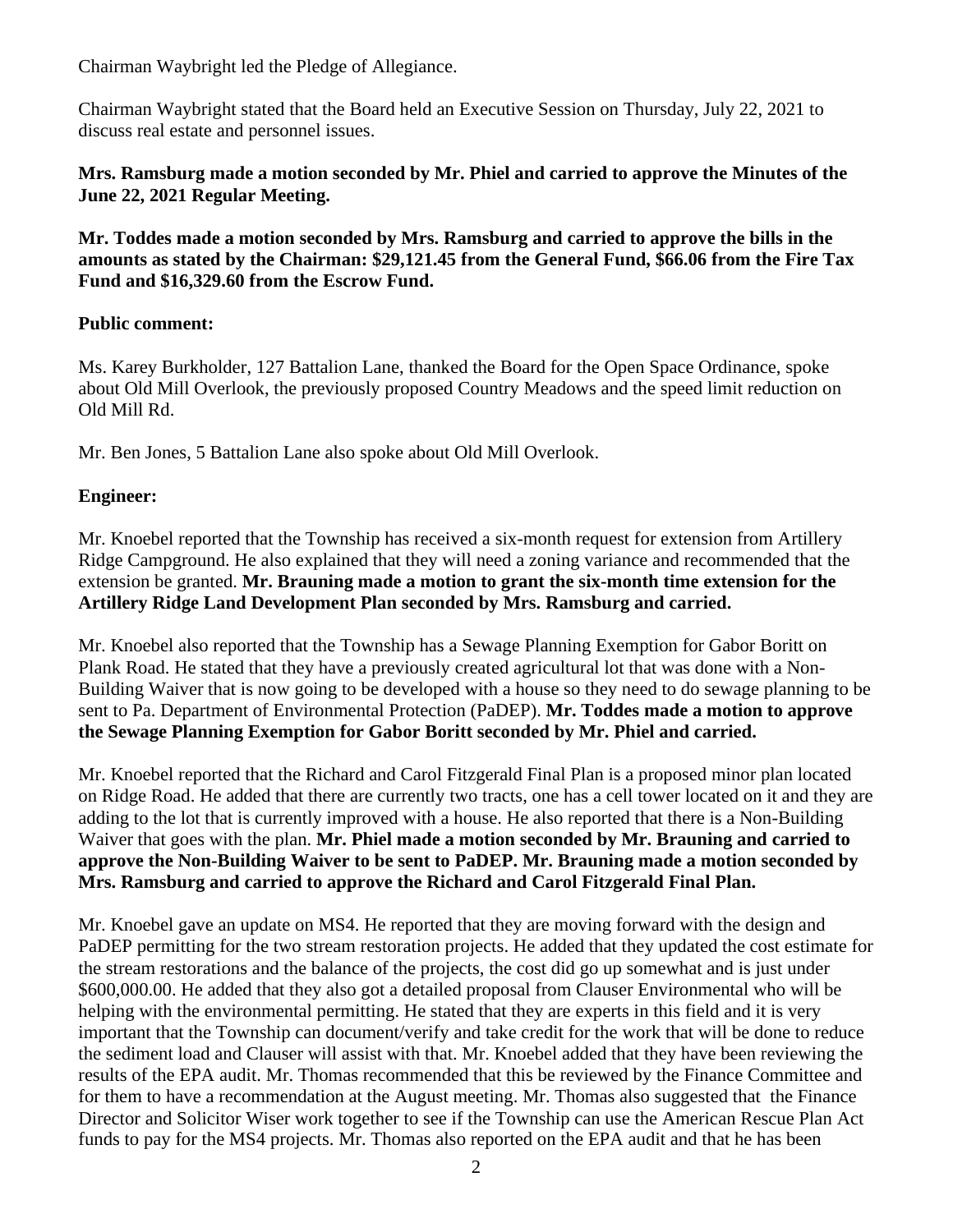working with the Adams County Conservation District to look for grant money for the MS4 projects. Mr. Thomas added that the Board should move forward with forming an MS4 Advisory Committee and that be finalized at the regular meeting in August.

Mr. Knoebel also reported that Old Mill Overlook is moving forward and thanks to many people working on this, they are now on track. He also reported that they have been very active at Cumberland Village, Phase II. He stated that they have all of the road base and binder down which indicates that all of the utilities are installed. He added that they will be applying for building permits for Phase IIA1 and Phase IIA2 will follow. Mr. Knoebel reported that S & A Homes - Cannon Ridge has placed the final wearing surface on the roads in the balance of their last phase and they have a surface treatment to put down in the first two phases. Lastly, they have been finishing the improvements in Phase I in Cambridge Crossings.

**Police Report:** Police Chief Don Boehs presented a written and oral report of police activities for the month of June 2021 including: 309 complaints, 30 traffic stops, four traffic accidents, 22 targeted enforcements, 15 combined arrests, 8,486 patrol miles and 38 walk-in complaints. He added that they assisted other agencies seven times and they were assisted nineteen times. The SRO had two calls for service and attended one safety meeting. There were three assists to Pa. State Police.

## **Active Business:**

Chairman Waybright reported that the Township has received a Conditional Use application from Blake Slaybaugh for a self-service storage facility in the Mixed-Use zoning district. The Board agreed to advertise the Conditional Use hearing for August 24, 2021 at 6:00 P.M. and to re-advertise the regular meeting to start immediately following the hearing.

Mr. Thomas explained that the Board had a presentation from Mr. Chuck Friedlander, Actuary, and there were two recommendations on the table the were reviewed by the Pension Review Committee. The recommendations were to decrease the interest for the Minimum Municipal Obligation from 7% to 6.5 % and to update and adjust the mortality table using the scale MP2020. **Mr. Toddes made a motion to approve both changes as described by Mr. Thomas seconded by Mrs. Ramsburg and carried.**

Mr. Thomas reported that the residential growth on Herr's Ridge Road and Old Mill Road along with phone calls from residents has prompted that Township staff to review the speed limit in the area and Section 3361 of the Pa. Vehicle Code allows a speed limit to be lowered in a residential area without doing a traffic study. **Mrs. Ramsburg made a motion to reduce the speed limit from 35 MPH to 25 MPH in the areas of Herr's Ridge Road and Old Mill Road due to residential growth. The motion was seconded by Mr. Phiel and carried.**

Mr. Thomas reported that the money has been received from the American Rescue Plan Act (ARPA) and has been placed in a separate checking account as approved by the Board. He added that he is recommending a separate workshop to discuss how the ARPA funds can be spent. **Mr. Phiel made a motion seconded by Mrs. Ramsburg and carried to advertise the workshop for 5:30 p.m. on August 24, 2021 prior to the conditional use hearing and regular meeting.**

Mr. Thomas reported that the Board recently approved additional cyber security by Treysta and an internal employee policy regarding computer use. He added that this is very timely because the Township has received a very lengthy renewal application from the Pa. Intergovernmental Risk Management Association to be completed regarding the Township's Cyber Underwriting policies.

**FINANCE COMMITTEE**: Mr. Phiel reported on the monthly Finance Committee recommendations and stated that all expenditures are in budget.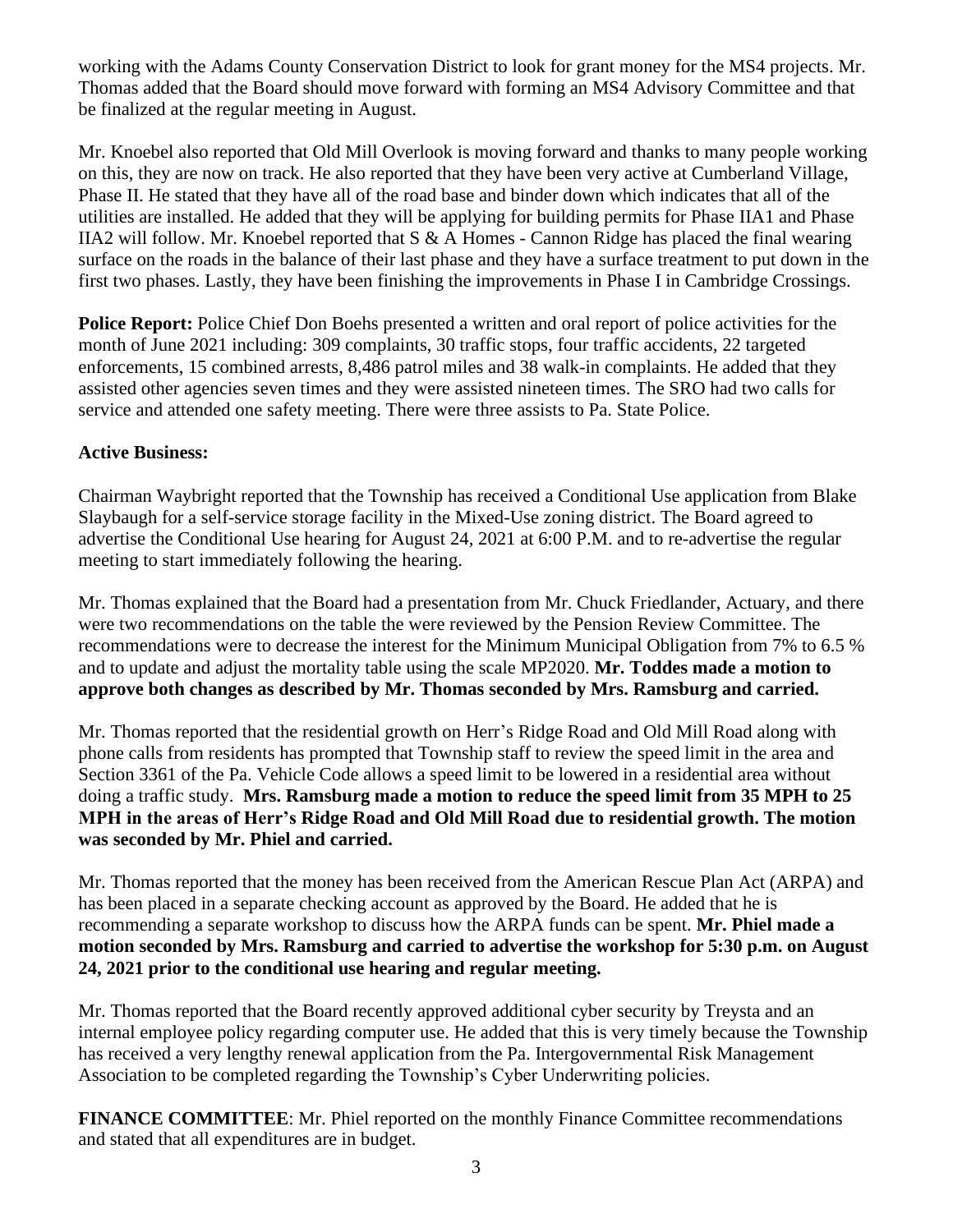**Mr. Toddes made a motion seconded by Mrs. Ramsburg and carried to purchase two generators for the Maintenance Dept. in the amount of \$1,538.00.** 

**Mr. Toddes made a motion seconded by Ramsburg and carried to approve the purchase of used stinger blades from Franklin Township for the Maintenance Dept. in the amount of \$1,500.00.** 

**Mrs. Ramsburg made a motion seconded by Mr. Toddes and carried to approve the updating of the streetlights on Deatrick Drive in the amount of \$2,500.00.** 

**Mr. Toddes made a motion seconded by Mrs. Ramsburg and carried to approve the purchase of a new replacement computer for Chris Walter, Superintendent of Roads, in the amount of \$968.95.**

Mr. Phiel reported that the last item is an expenditure to frame and secure an office in the front of the building. He stated that the office that was created in the back of the meeting room is not secure and the Finance Director has to leave when there are other meetings going on. Mr. Phiel reported that the staff got two bids and one was very high and the low bid was \$7,300.00 including HVAC and electrical. **Mr. Toddes made a motion to approve the expenditure of \$7,300.00 to secure an office in the front of the building seconded by Mrs. Ramsburg and carried. Mr. Brauning voted nay.** 

**SOLICITOR**: Solicitor Wiser gave an extensive report on the background of the Oak Lawn Memorial Gardens including the formation of the Oak Lawn Joint Action Committee. He stated that the committee was formed between the Township and Adams County to review options for the long-term care and maintenance of the property. He added that the property consists of approximately 25.5 acres, approximately15 of which is used as the cemetery and the remaining 9 acres is vacant land. He added that the Joint Action Committee encouraged the owner to sell the property to a viable entity who could utilize and maintain the property or to donate the property, but with little long-term care funds held in trust that was difficult without being able to identify an initial funding source and re-occurring funding stream. Solicitor Wiser added that there are significant liens on the property and without local government intervention the cemetery property may ultimately be abandoned. He stated that it appears that eminent domain may be the only option to effectuate the conveyance of the property and there are number of actions needed to be taken by the Board. The first action is to authorize the Agreement with the owners of Oak Lawn Memorial Gardens to be signed by the Board Chairman and the agreement has been signed by the Oak Lawn owners. **Mr. Toddes made a motion seconded by Phiel and carried to approve the Agreement with the owners of Oak Lawn Memorial Gardens.** Solicitor Wiser stated that the second action is to authorize the adoption of Resolution 2021-11. **Mr. Toddes made a motion seconded by Mrs. Ramsburg and carried to adopt Resolution 2021 -11 and authorize the Solicitor to take actions, as may be necessary, to file a Declaration of Taking.** 

## **RESOLUTION 2021-11**

## **A RESOLUTION AUTHORIZING THE FILING OF A DECLARATION OF TAKING AND CONDEMNATION TO ACQUIRE A FEE SIMPLE INTEREST IN CERTAIN PROPERTY SITUATED IN THE TOWNSHIP OF CUMBERLAND, ADAMS COUNTY, PENNSYLVANIA, KNOWN AS THE OAKLAWN MEMORIAL GARDENS.**

Solicitor Wiser stated that the last action needed is to authorize the Solicitor to draft an agreement with Adams County for the conveyance of Oak Lawn Memorial Gardens to the county upon the Township's receipt of title for the same. **Mr. Toddes made a motion to authorize Solicitor Wiser to draft an agreement as stated seconded by Mrs. Ramsburg and carried.**